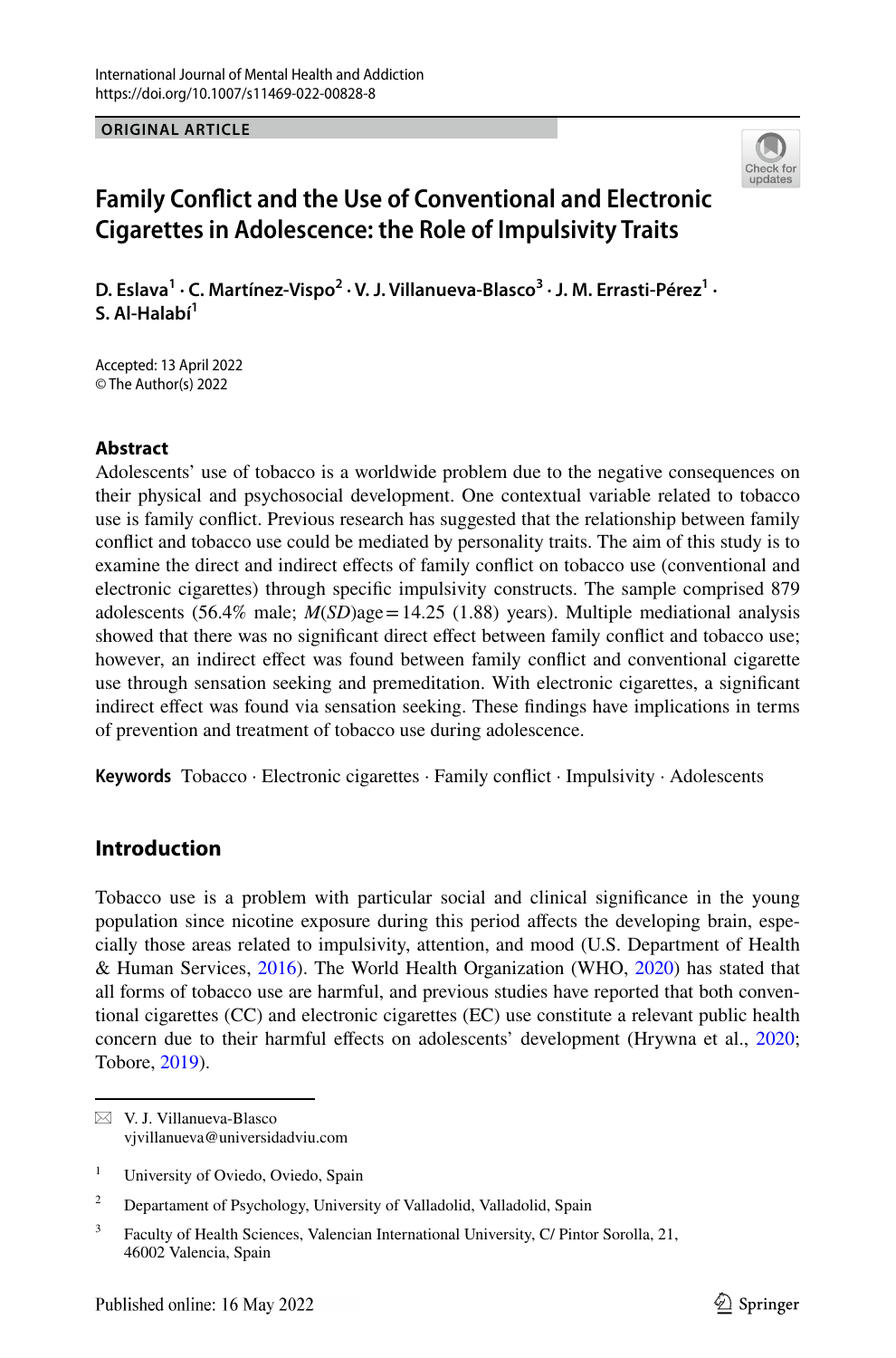In Europe, 20% of young people aged 15–24 currently smoke conventional cigarettes (CC) and at least 18% have tried ECs (Eurobarometer, [2021](#page-9-0)). In Spain, tobacco use is a major public health concern since among 14- to 18-year-olds, 26.7% report using CC in the previous month, and 9.8% report daily use. In addition, 14.9% of adolescents report using EC in the previous month (Observatorio Español de las Drogas y de las Adicciones, [2019](#page-10-1)).

Some contextual variables are associated with substance use during adolescence, including tobacco. Previous research shows the relevance of peer infuence (Henneberger et al., [2021\)](#page-10-2), socioeconomic status (Polanska et al., [2022\)](#page-11-3), and family factors like permissive parental style, poor communication among family members, or parental substance use (Loke & Mak, [2013;](#page-10-3) Thomas et al., [2016](#page-11-4)). Focusing on the latter, family confict is the most closely related to substance use (Best et al., [2014;](#page-9-1) Loke & Mak, [2013;](#page-10-3) Rajesh et al., [2015\)](#page-11-5). Literature suggests that the distress family confict can generate in adolescents (Casey & Jones,  $2010$ ; Luk et al.,  $2018$ ) could be associated with substance use as a coping strategy (Cornellà-Font et al., [2020](#page-9-3)). However, scant research has explored personality variables that may mediate between family confict and tobacco use, specifcally with EC. For instance, Fernández-Artamendi et al. ([2021\)](#page-10-5) found that young people's internal discomfort tends to be externalized through personality characteristics related to their poor ability to regulate negative emotions. Cyders et al.  $(2016)$  $(2016)$  indicate that impulsivity increases the likelihood of responding to negative emotions with risky behaviors, including substance use. Therefore, identifying mediators of the association between family conflict and smoking would be warranted to determine potential treatment and prevention targets.

A personality variable that could be mediating the relationship between family confict and tobacco use is impulsivity (Kale et al., [2018](#page-10-6)). This personality variable is defned as "behavior without adequate thought, the tendency to act with less forethought than do most individuals of equal ability and knowledge, or a predisposition toward rapid, unplanned reactions to internal or external stimuli without regard to the negative consequences of these reactions" (International Society for Research on Impulsivity, [2019\)](#page-10-7). Strickland & Johnson [\(2020](#page-11-6)) suggested that the concept of impulsivity includes several independent psychological constructs. Psychometric studies have shown that impulsive traits and behav-iors are uncorrelated onto a single variable (Caswell et al., [2015\)](#page-9-5). Research suggests that it would be more accurate to examine specific impulsivity constructs instead of using impul-sivity as a single construct (Cyders et al., [2007;](#page-9-6) Whiteside & Lynam, [2001](#page-11-7)). These authors proposed a five-dimension model of impulsivity (negative urgency, positive urgency, sensation seeking, premeditation, and perseverance), which has gained both theoretical and empirical support (Wang et al., [2020\)](#page-11-8). Following this model, such dimensions are not considered variations of impulsivity, but psychological processes that lead impulsive behavior (Whiteside  $& Lynam$ , [2001\)](#page-11-7). Research has consistently found that these impulsive traits are related to adolescent conventional tobacco smoking (Bos et al., [2019](#page-9-7)). However, few studies have examined the relationship between specifc impulsivity dimensions and EC use in adolescents. For instance, sensation seeking has been associated with greater odds of EC use in adolescents (Case, et al., [2017](#page-9-8); Hofmann, [2021](#page-10-8)), but other impulsivity dimensions have only been examined in adults (Kale et al., [2020](#page-10-9)).

As noted above, impulsivity traits could be mediating the relationship between family confict and current tobacco use. In this vein, Trujillo et al. ([2016\)](#page-11-9) found that family confict was not directly related to the frequency of drug use (alcohol and marijuana), but instead there was a signifcant indirect efect through sensation seeking. Moreover, Mlouki et al.  $(2021)$  $(2021)$  also found a significant indirect effect of intrafamilial adverse childhood experiences and substance use, including tobacco use, through impulsivity.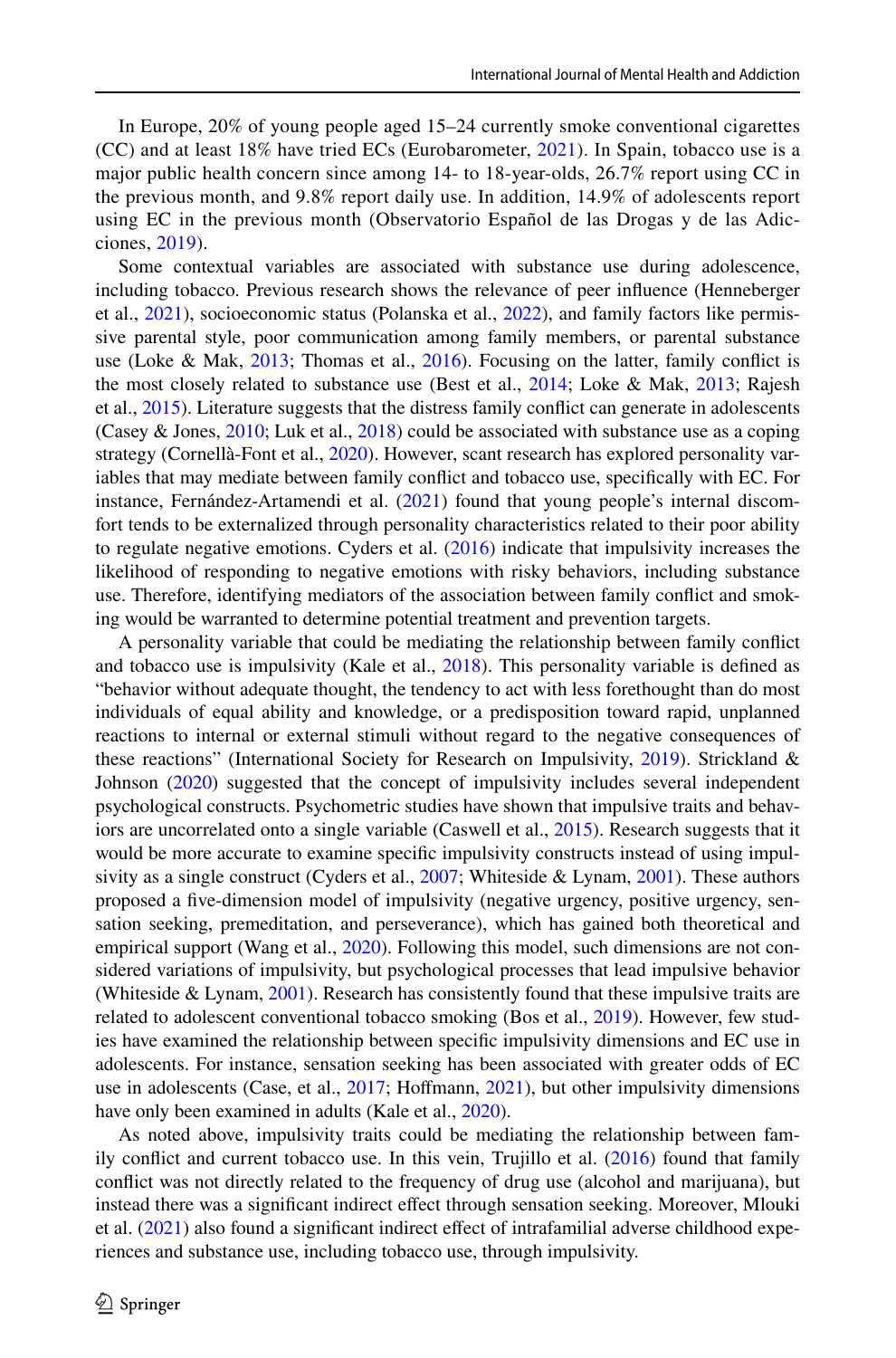To our knowledge, no studies have examined the role of impulsivity traits in the rela‑ tionship between family confict and diferent forms of current tobacco use, including CC and EC. Identifying these associations could deepen our understanding of adolescent tobacco use, as well as helping to identify variables that could be targeted by prevention programs, taking the role of new tobacco products (i.e., e-cigarettes) into account. There‑ fore, the present study aims to examine the mediating role of impulsivity variables between family conflict and adolescents' tobacco use as follows: (1) examining the direct and indirect effect of family conflict on CC use through impulsivity variables; and (2) examining the direct and indirect efect of family confict on EC use through impulsivity variables.

### **Method**

This is a cross-sectional study, and the STROBE checklist can be consulted in the Supplementary material.

#### **Participants**

The target population comprised 912 Spanish adolescents from two state-funded secondary schools in the east of Spain, Teruel, where most schools receive public funds (91.7%; EPDATA, [2021](#page-9-9)). Since, in Spain, the assignment of public school centers is made mainly by proximity to the parents' home or employment (Organic Law 3/2020, Boletín Oficial del Estado, [2020\)](#page-9-10), the socio-economic profile of the participating students is heterogeneous. The inclusion criteria for participating in the study were (1) providing parents' or legal guardian's written informed consent and (2) being willing to participate. The vast majority  $(96%)$  of the total target population agreed to participate. Thus, the final study sample comprised 879 participants (56.4% male, *M*age=14.25; *SD*=1.88, range=11–19).

#### **Instruments**

A sociodemographic record form was used to collect age, sex, ethnicity, school year, and other school-related data. The following instruments were used to collect the remaining data for the study:

*Current conventional and electronic cigarette use Questionnaire* (from the survey ESTUDES 2012, Observatorio Español de las Drogas y de las Adicciones, 2014). Current tobacco use is measured using the question, "How often have you smoked tobacco (conventional cigarettes) in the last 30 days?" Items are rated on a 4-point Likert scale (from never to daily). Current e-cigarette use is measured using the question, "On how many of the last 30 days have you used electronic cigarettes?" Items are rated on a 7-point Likert scale (from 0 to 30 days). *UPPS-P Impulsive Behavior Scale* (Cándido et al., [2012;](#page-9-11) Lynam et al., [2006\)](#page-10-11). This is a self-report instrument evaluating five impulsivity constructs (negative urgency, positive urgency, sensation seeking. premeditation, and perseverance). It consists of 20 items, which are rated on a 4-point Likert scale, with higher scores indicating less impulsive behavior. *EFE Evaluación Familiar Estratégica* (*Strategic Family Evaluation*) (Morell-Gomis et al., [2011\)](#page-10-12): This is a self-report instrument assessing fve constructs (communication, social support, confict, rules and consequences) about family dynamics. Items are rated on a 5-point Likert scale  $(1="never";$   $5="always"$ ). Although the original instrument measures these variables for each family member, for the purpose of this study, we asked about family confict in general.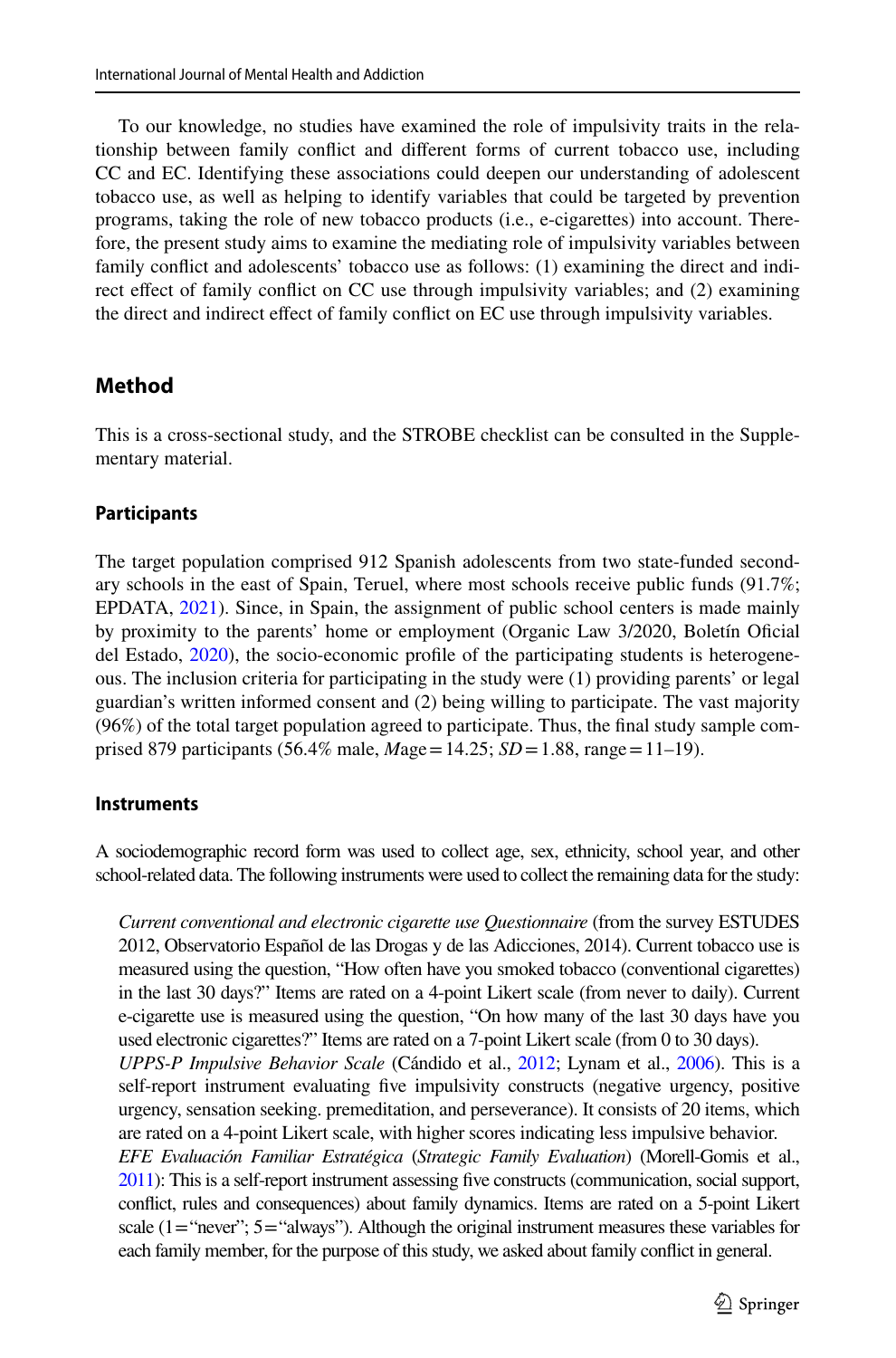### **Procedure**

The study was approved by the Ethical Research Committee of Aragón (CEICA) and Research Ethics Committee (CEID) of Valencian International University (Spain) complied with the ethical standards established in the Spanish Data Protection and Guarantee of Digital Rights Law 3/2018. Parents were informed of the voluntary nature of the students' participation and the confdentiality of the data. The estimated duration was 30 to 40 min, being held in the regular classroom during school hours, under the researcher's supervision.

# **Analytical Strategy**

Descriptive statistics and Pearson's correlations were conducted. Multiple mediation analyses were performed using the PROCESS macro for SPSS (Hayes  $\&$  Little, [2018\)](#page-10-13). Two multiple mediation models were tested in which family confict was the independent variable (*X*), impulsivity-related constructs were the potential mediators (*Ms*), and CC use (yes vs. no) and EC use (yes vs. no) in the last 30 days were the dependent variables (*Y*). Predictor and mediator variables were introduced into the model as continuous, based on the scores from the questionnaires described above. Gender and age were included as covariates in these analyses. Bias-corrected bootstrapping (with 20,000 resamples) was used to generate confdence intervals for the hypotheses tested as it is the preferred method for assessing indirect effects (Preacher & Hayes,  $2008$ ), which represent the effect of X on Y through M. Indirect efects estimate the diference in Y between two cases that difer by one unit on X through the joint efect of X on M, which, in turn, infuences Y (Hayes & Rockwood, [2020\)](#page-10-14). In this approach, efects are considered signifcant if the upper and lower bound of the bias-corrected 95% confidence intervals (95% CI) do not contain zero (Preacher & Kelley, [2011\)](#page-11-11). The direct efects represent the relationship between *X* and *Y* not attributable to the mechanism through  $M$ . Results are presented as unstandardized coefficients for continuous variables and as log-odds for the dichotomous outcome variables.

Due to the use of cross-sectional data, reverse models were conducted for each outcome variable to evaluate the hypothesized models' specifcity (Preacher & Hayes, [2008\)](#page-11-10). More specifcally, models were tested reversing each proposed mediator and predictor variable.

# **Results**

A third of the sample (33.0%) reported having smoked CC at some time during their lives, while a ffth (20.4%) reported having used EC. In terms of tobacco use in the previous 30 days, 14.0% of the sample reported having used CC, while 10.9% reported having used EC. Descriptive statistics and Pearson's correlations of the study variables are presented in Table [1.](#page-4-0) Family confict was positively correlated with the two outcome variables (CC and EC use). In terms of correlations with the proposed mediating vari ables (impulsivity variables), family confict positively correlated with positive urgency, negative urgency, and sensation seeking, and negatively correlated with perseverance and premeditation. All impulsivity variables correlated signifcantly with CC and EC use except for premeditation and EC use.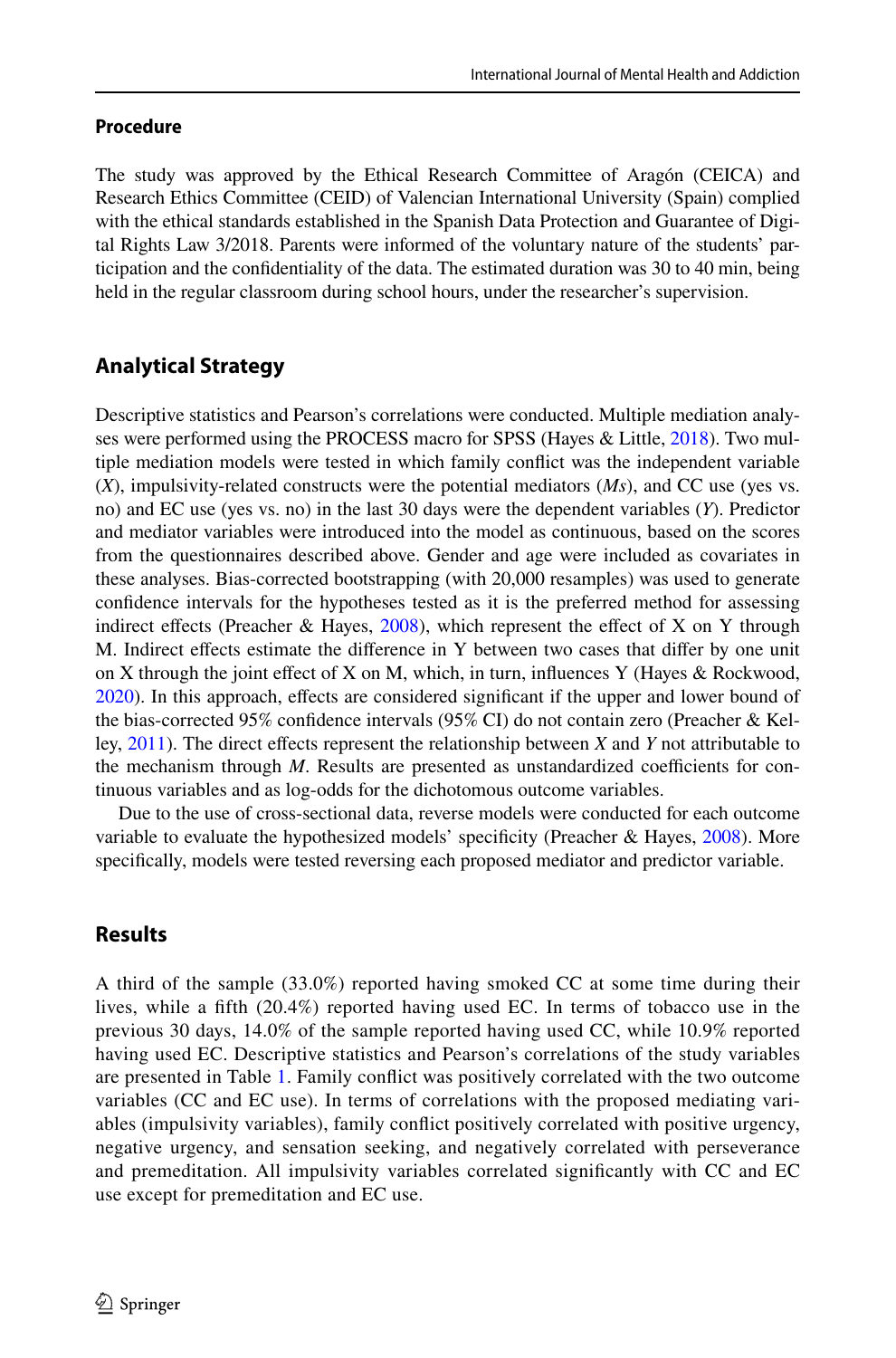|                                                                                                                                               | Mean $(SD)$<br>$\frac{a}{b}$                                                                            |                                                                               |                                                                                      |                                                                 |                                                                                                                            |                                                                                              |                                                                             |                                                                   | ∝                    |           |
|-----------------------------------------------------------------------------------------------------------------------------------------------|---------------------------------------------------------------------------------------------------------|-------------------------------------------------------------------------------|--------------------------------------------------------------------------------------|-----------------------------------------------------------------|----------------------------------------------------------------------------------------------------------------------------|----------------------------------------------------------------------------------------------|-----------------------------------------------------------------------------|-------------------------------------------------------------------|----------------------|-----------|
| 1.Age                                                                                                                                         | 5(1.88)<br>14.25                                                                                        |                                                                               |                                                                                      |                                                                 |                                                                                                                            |                                                                                              |                                                                             |                                                                   |                      |           |
| 2.Sex (male)                                                                                                                                  |                                                                                                         |                                                                               |                                                                                      |                                                                 |                                                                                                                            |                                                                                              |                                                                             |                                                                   |                      |           |
| 3.Family conflict                                                                                                                             | 56.4 (496)<br>9.37 (3.14)                                                                               |                                                                               |                                                                                      |                                                                 |                                                                                                                            |                                                                                              |                                                                             |                                                                   |                      |           |
| 4. Negative urgency                                                                                                                           | 10.14(2.95)                                                                                             | $\begin{bmatrix} -0.01 \\ 0.18 \\ 0.06 \\ 0.04 \\ 0.06 \\ 0.06 \end{bmatrix}$ | $-0.03$<br>$0.02$<br>$0.06$<br>$0.10$ <sup>**</sup><br>$-0.02$<br>$-0.02$<br>$-0.01$ |                                                                 |                                                                                                                            |                                                                                              |                                                                             |                                                                   |                      |           |
| 5.Positive urgency                                                                                                                            |                                                                                                         |                                                                               |                                                                                      |                                                                 |                                                                                                                            |                                                                                              |                                                                             |                                                                   |                      |           |
| 6.Sensation seeking                                                                                                                           |                                                                                                         |                                                                               |                                                                                      |                                                                 |                                                                                                                            |                                                                                              |                                                                             |                                                                   |                      |           |
| 7.Premeditation                                                                                                                               | $\begin{array}{c} 10.25 \; (2.65) \\ 10.85 \; (2.84) \\ 12.18 \; (2.50) \\ 12.40 \; (2.66) \end{array}$ | $-0.10***$                                                                    |                                                                                      |                                                                 |                                                                                                                            |                                                                                              |                                                                             |                                                                   |                      |           |
| 8.Perseverance                                                                                                                                |                                                                                                         |                                                                               |                                                                                      |                                                                 |                                                                                                                            |                                                                                              |                                                                             |                                                                   |                      |           |
| 9.CC use (last 30 days)                                                                                                                       | 14(123)                                                                                                 | $-0.18***$<br>0.29***                                                         |                                                                                      | $0.23***$<br>$0.19***$<br>$0.13***$<br>$-0.22***$<br>$-0.21***$ | $\begin{matrix} 0.53^{***} \\ 0.30^{***} \\ -0.10^{**} \\ -0.08^{*} \\ 0.11^{**} \\ 0.10^{***} \\ 0.10^{***} \end{matrix}$ | $\begin{array}{c} 0.50^{***} \\ 0.03 \\ 0.05 \\ 0.06 \\ 0.07^{**} \\ 0.11^{***} \end{array}$ | $\begin{array}{c} 0.04 \\ 0.11^{**} \\ 0.11^{**} \\ 0.15^{***} \end{array}$ | $\begin{array}{l} 0.63^{***} \\ -0.17^{***} \\ -0.06 \end{array}$ | $-0.14***$           |           |
| 10.EC use (last 30 days)                                                                                                                      | 10.9 (96)                                                                                               | $0.10$ <sup>**</sup>                                                          |                                                                                      | $0.10^{**}$                                                     |                                                                                                                            |                                                                                              |                                                                             |                                                                   | $-0.08$ <sup>*</sup> | $0.26***$ |
| Note. CC, conventional cigarette; EC, electronic cigarette. $\stackrel{*}{p}$ < 0.05; $\stackrel{***}{p}$ < 0.01; $\stackrel{***}{p}$ < 0.001 |                                                                                                         |                                                                               |                                                                                      |                                                                 |                                                                                                                            |                                                                                              |                                                                             |                                                                   |                      |           |

<span id="page-4-0"></span>**Table 1** Descriptive statistics and bivariate correlations ( *N* =879)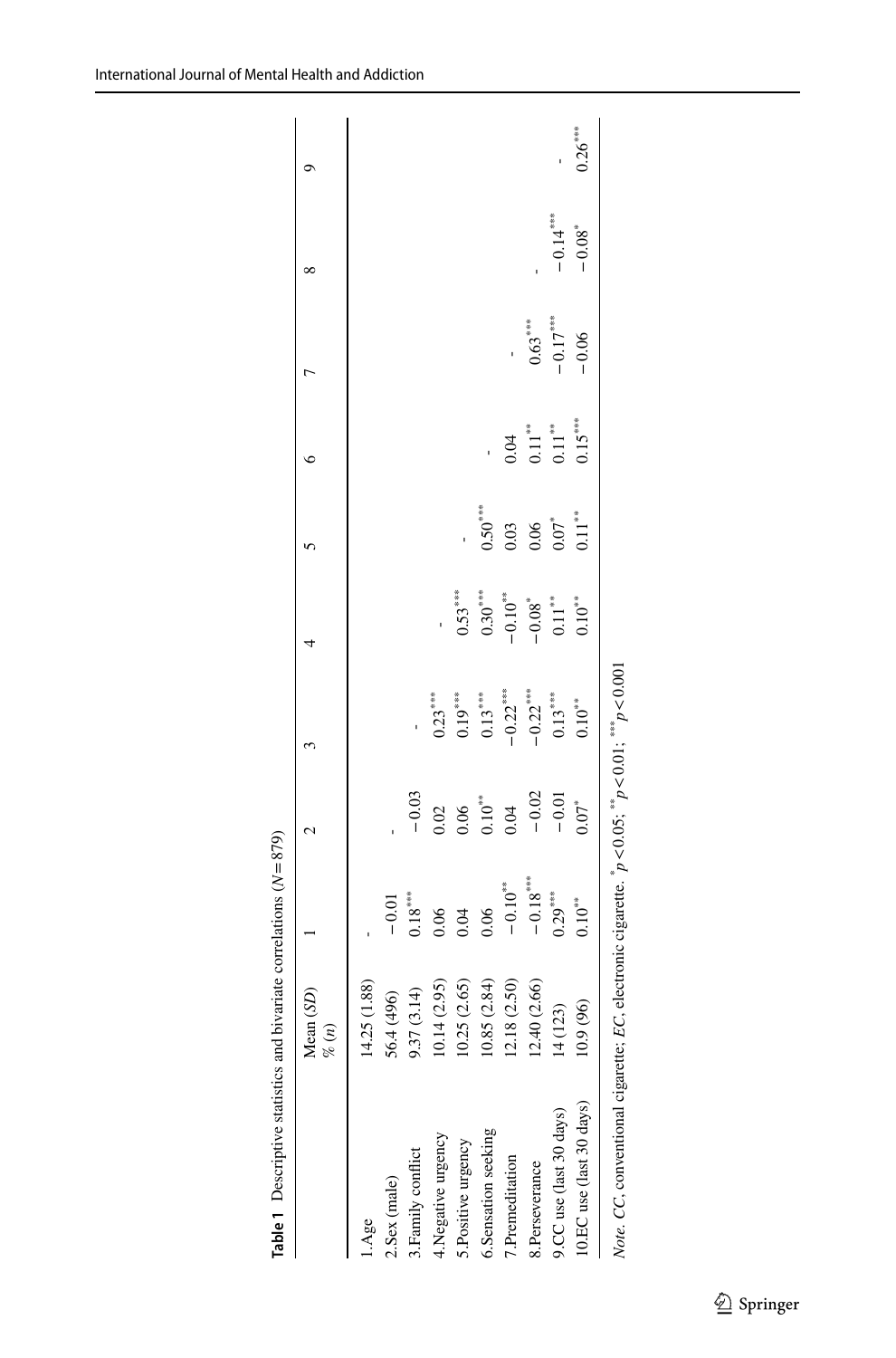### **Multiple Mediation Analyses**

Both mediation models showed that the direct efect of family confict (path c′) on CC and EC use was not signifcant. When examining the indirect efect of family confict on CC use via impulsivity variables (Table [2\)](#page-5-0), the total indirect efect was signifcant  $(a*b=0.063, 95\% \text{ CI } [0.037, 0.095])$ . With respect to specific pathways, the indirect efect was signifcant through sensation seeking (*a\*b*=0.013, 95% CI [0.002, 0.028]) and through premeditation  $(a*b=0.029, 95\% \text{ CI} [0.011, 0.050])$ . With regard to the indirect efect of family confict on EC use via impulsivity variables (Table [3\)](#page-6-0), the total indirect effect was also significant  $(a*b=0.059, 95\%$  CI [0.021, 0.091]). In terms of specifc pathways, the only indirect efect that was signifcant was through sensation seeking (*a\*b*=0.018, 95% CI [0.006, 0.034]).

### **Reverse Mediation Analysis**

All of the results of the reverse models were non-signifcant. For CC use: negative urgency  $(a*b=0.005, 95%$  CI [−0.005, 0.016]), positive urgency  $(a*b=0.004, 95%$  CI [−0.005, 0.016]), sensation seeking (*a\*b*=0.002, 95% CI [−0.003, 0.007]), premedita‑ tion  $(a*b = -0.005, 95\% \text{ CI } [-0.019, 0.006])$ , and perseverance  $(a*b = -0.004, 95\%$ 

| Direct                                                               | b       | $SE^a$  | $\boldsymbol{p}$ | LLCI <sup>b</sup>          | ULCI <sup>c</sup>          |
|----------------------------------------------------------------------|---------|---------|------------------|----------------------------|----------------------------|
| Family conflict $\rightarrow$ negative urgency $(a_1)$               | 0.21    | 0.03    | < 0.001          | 0.15                       | 0.28                       |
| Family conflict $\rightarrow$ positive urgency $(a_2)$               | 0.16    | 0.03    | < 0.001          | 0.11                       | 0.22                       |
| Family conflict $\rightarrow$ sensation seeking $(a_3)$              | 0.11    | 0.03    | < 0.001          | 0.05                       | 0.17                       |
| Family conflict $\rightarrow$ premeditation ( $a_4$ )                | $-0.17$ | 0.03    | < 0.001          | $-0.22$                    | $-0.12$                    |
| Family conflict $\rightarrow$ perseverance $(a_5)$                   | $-0.16$ | 0.03    | < 0.001          | $-0.22$                    | $-0.11$                    |
| Negative urgency $\rightarrow CC$ use $(b_1)$                        | 0.08    | 0.04    | 0.086            | $-0.01$                    | 0.16                       |
| Positive urgency $\rightarrow CC$ use $(b_2)$                        | $-0.01$ | 0.05    | 0.802            | $-0.12$                    | 0.09                       |
| Sensation seeking $\rightarrow CC$ use $(b_3)$                       | 0.12    | 0.05    | 0.007            | 0.03                       | 0.21                       |
| Premeditation $\rightarrow CC$ use $(b_4)$                           | $-0.17$ | 0.05    | < 0.001          | $-0.28$                    | 0.07                       |
| Perseverance $\rightarrow CC$ use $(b_5)$                            | $-0.05$ | 0.05    | 0.384            | $-0.15$                    | 0.06                       |
| Family conflict $\rightarrow CC$ use $(c')$                          | 0.03    | 0.03    | 0.324            | $-0.03$                    | 0.10                       |
| Indirect                                                             |         | h       | SE <sup>a</sup>  | <b>BooLLCI<sup>d</sup></b> | <b>BooULCI<sup>e</sup></b> |
| Total indirect effect                                                |         | 0.06    | 0.02             | 0.04                       | 0.10                       |
| Family conflict $\rightarrow$ negative urgency $\rightarrow CC$ use  |         | 0.02    | 0.01             | $-0.00$                    | 0.04                       |
| Family conflict $\rightarrow$ positive urgency $\rightarrow CC$ use  |         | $-0.00$ | 0.01             | $-0.02$                    | 0.02                       |
| Family conflict $\rightarrow$ sensation seeking $\rightarrow$ CC use |         | 0.01    | 0.01             | 0.00                       | 0.03                       |
| Family conflict $\rightarrow$ premeditation $\rightarrow CC$ use     |         | 0.03    | 0.01             | 0.01                       | 0.05                       |
| Family conflict $\rightarrow$ perseverance $\rightarrow CC$ use      |         | 0.01    | 0.01             | $-0.00$                    | 0.03                       |
|                                                                      |         |         |                  |                            |                            |

<span id="page-5-0"></span>**Table 2** Multiple mediational analysis results controlled by covariates for CC use (*N*=879)

*Note. CC*, conventional cigarette; *EC*, electronic cigarette. The *b* estimates for pathways where CC (dichotomous) is the outcome variable refects the increase or decrease in the predicted log odds of smoking that would be predicted by a 1 unit increase or decrease in family confict while holding all other predictors constant

<sup>a</sup>Standard error; <sup>b</sup>lower limit confidence interval; <sup>c</sup>upper limit confidence interval; <sup>d</sup>bootstrap lower limit confidence interval; <sup>e</sup>bootstrap upper limit confidence interval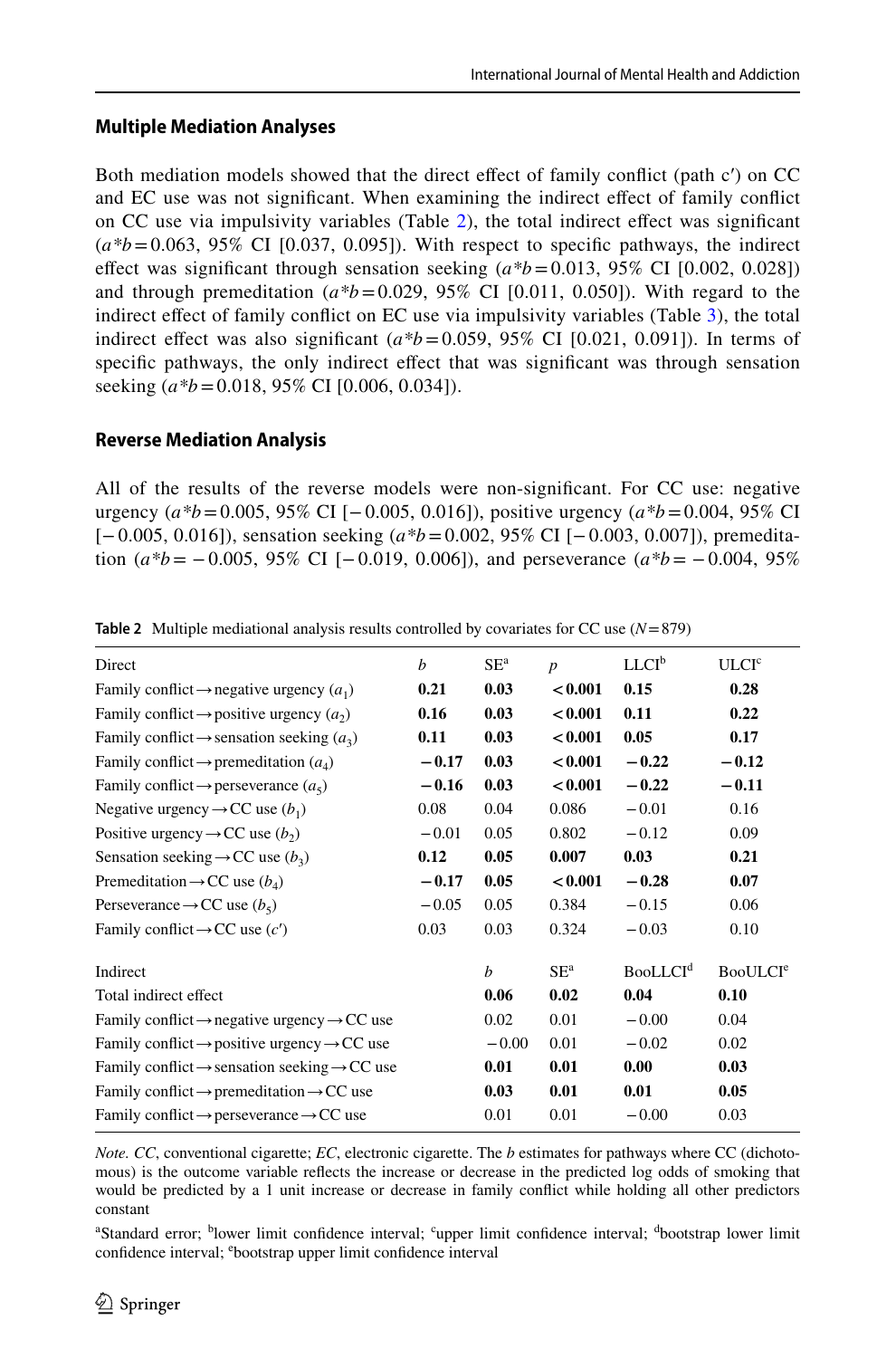| Direct                                                                               | $\boldsymbol{h}$ | $SE^a$ | $\boldsymbol{p}$            | LLCI <sup>b</sup>          | ULCI <sup>c</sup> |
|--------------------------------------------------------------------------------------|------------------|--------|-----------------------------|----------------------------|-------------------|
| Family conflict $\rightarrow$ negative urgency $(a_1)$                               | 0.21             | 0.03   | < 0.001                     | 0.15                       | 0.28              |
| Family conflict $\rightarrow$ positive urgency $(a_2)$                               | 0.16             | 0.03   | < 0.001                     | 0.11                       | 0.22              |
| Family conflict $\rightarrow$ sensation seeking $(a_3)$                              | 0.11             | 0.03   | < 0.001                     | 0.05                       | 0.17              |
| Family conflict $\rightarrow$ premeditation ( $a_4$ )                                | $-0.17$          | 0.03   | < 0.001                     | $-0.22$                    | $-0.12$           |
| Family conflict $\rightarrow$ perseverance $(a_5)$                                   | $-0.16$          | 0.03   | < 0.001                     | $-0.22$                    | $-0.11$           |
| Negative urgency $\rightarrow$ EC use $(b_1)$                                        | 0.05             | 0.05   | 0.322                       | $-0.04$                    | 0.14              |
| Positive urgency $\rightarrow$ EC use $(b_2)$                                        | 0.03             | 0.06   | 0.584                       | $-0.08$                    | 0.14              |
| Sensation seeking $\rightarrow$ EC use $(b_3)$                                       | 0.16             | 0.02   | < 0.001                     | 0.07                       | 0.26              |
| Premeditation $\rightarrow$ EC use $(b_4)$                                           | $-0.03$          | 0.06   | 0.653                       | $-0.13$                    | 0.08              |
| Perseverance $\rightarrow$ EC use $(b_5)$                                            | $-0.10$          | 0.05   | 0.079                       | $-0.20$                    | 0.01              |
| Family conflict $\rightarrow$ EC use (c')                                            | 0.04             | 0.04   | 0.289                       | $-0.03$                    | 0.10              |
| Indirect                                                                             | b                | $SE^a$ | <b>BooLLCI</b> <sup>d</sup> | <b>BooULCI<sup>e</sup></b> |                   |
| Total indirect effect                                                                | 0.05             | 0.02   | 0.02                        | 0.09                       |                   |
| Family conflict $\rightarrow$ negative<br>$urgency \rightarrow EC$ use               | 0.01             | 0.01   | $-0.01$                     | 0.03                       |                   |
| Family conflict $\rightarrow$ positive<br>$\text{urgency} \rightarrow \text{EC}$ use | 0.01             | 0.01   | $-0.01$                     | 0.02                       |                   |
| Family conflict $\rightarrow$ sensation seek-<br>$ing \rightarrow EC$ use            | 0.02             | 0.01   | 0.01                        | 0.03                       |                   |
| Family conflict $\rightarrow$ premeditation $\rightarrow$ EC use                     | 0.00             | 0.01   | $-0.01$                     | 0.02                       |                   |
| Family conflict $\rightarrow$ perseverance $\rightarrow$ EC use 0.02                 |                  | 0.01   | $-0.00$                     | 0.04                       |                   |

<span id="page-6-0"></span>**Table 3** Multiple mediational analysis results controlled by covariates for EC use (*N*=879)

*Note. CC*, conventional cigarette; *EC*, electronic cigarette. The *b* estimates for pathways where EC (dichotomous) is the outcome variable refects the increase or decrease in the predicted log odds of smoking that would be predicted by a 1 unit increase or decrease in family confict while holding all other predictors constant

<sup>a</sup>Standard error; <sup>b</sup>lower limit confidence interval; <sup>c</sup>upper limit confidence interval; <sup>d</sup>bootstrap lower limit confidence interval; <sup>e</sup>bootstrap upper limit confidence interval

CI [−0.017, 0.005]). For EC use: negative urgency (*a\*b*=0.005, 95% CI [−0.006, 0.017]), positive urgency (*a\*b*=0.005, 95% CI [−0.006, 0.017]), sensation seeking (*a\*b*=0.002, 95% CI [−0.003, 0.009]), premeditation (*a\*b*= −0.006, 95% CI [−0.020, 0.007]), and perseverance  $(a*b = -0.005, 95\% \text{ CI} [-0.019, 0.006]).$ 

#### **Discussion**

To our knowledge, this is the frst study examining the role of impulsivity constructs in the relationship between family confict and CC and EC use in adolescents. Our fndings showed that family confict was not directly related to CC and EC use, but that there was a significant positive indirect effect of family conflict through some specific impulsivity constructs. More specifcally, sensation seeking was found as a signifcant positive mediator between family confict and both tobacco use outcomes (CC and EC current use). These fndings are in line with previous studies, such as Trujillo et al. ([2016\)](#page-11-9), who found that sensation seeking mediated between family confict and current alcohol and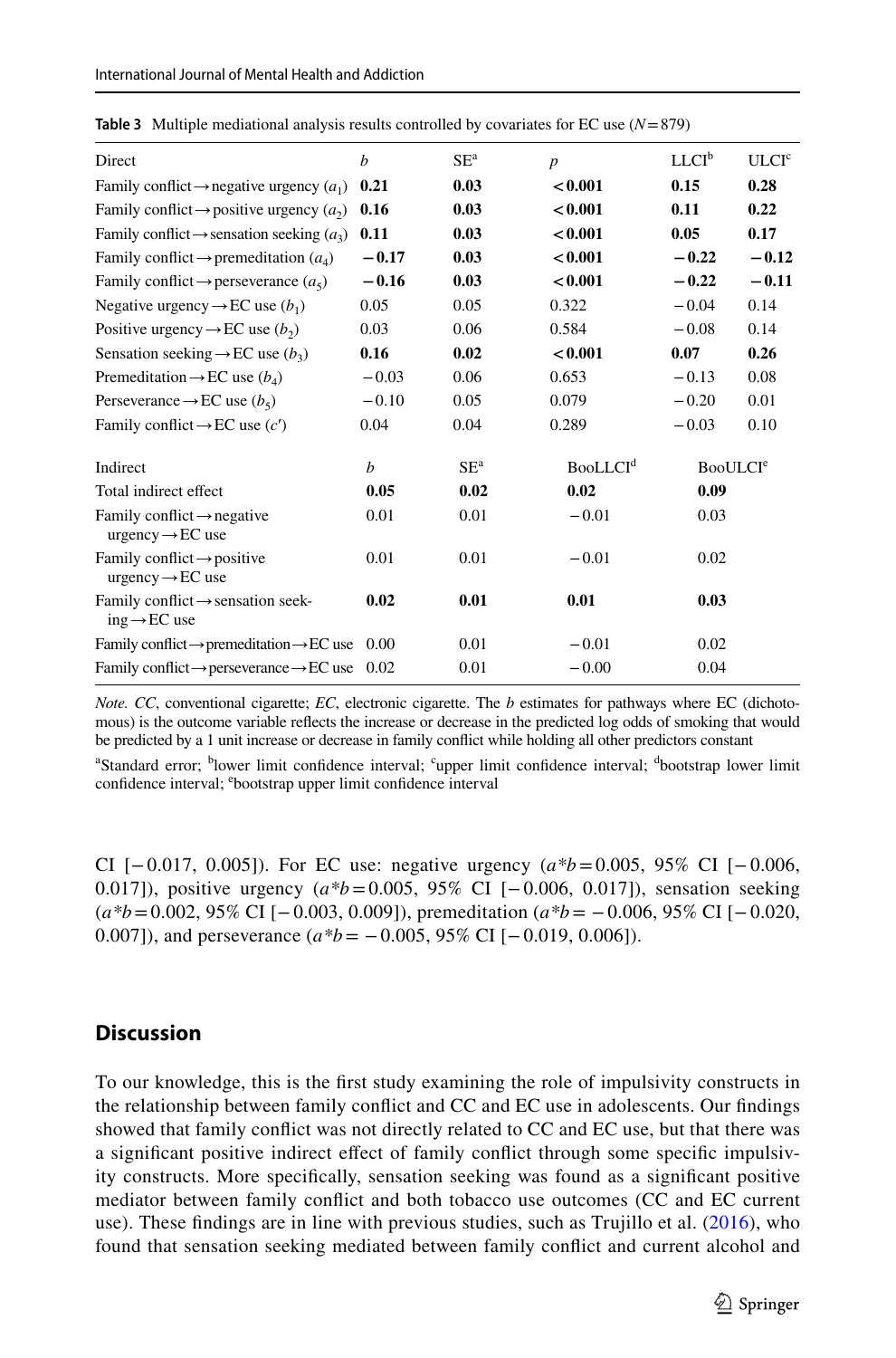marijuana use. Family confict has an impact on how adolescents cope with distress and unpleasant emotions, with drug use as an emotional regulation strategy (Trujillo et al., [2016](#page-11-9)). In this regard, sensation seeking—one of the most widely studied impulsivity variables in relation to substance use—has consistently been found to be positively associated with tobacco use (Doran & Tully, [2018;](#page-9-12) Kelly et al., [2019;](#page-10-15) Peterson & Smith, [2017](#page-11-12)). However, our fndings difer from studies such as Case et al. [\(2017\)](#page-9-8), who found a relationship between sensation seeking and starting to use EC but not with current EC use. This discrepancy may be for a number of reasons, such as the use of different ques tionnaires, the studies having been done in diferent countries in which patterns of EC use may be diferent (USA vs. Spain), or because the current study examined sensation seeking as a mediator variable. More research is needed to clarify how sensation seeking is associated with the use of diferent tobacco products.

Our results also showed that family confict had a signifcant positive indirect efect on CC use through lower premeditation. This fnding is in line with previous studies which found that a lack of premeditation was strongly associated with smoking in young people (Ozga-Hess et al., [2020](#page-10-16)) and in the general population (Kale et al., [2018](#page-10-6)). In fact, a lack of premeditation, understood as not thinking about potential consequences before acting, has also been found to be associated with early and later substance use (Lynam & Miller, [2004\)](#page-10-17).

The findings of the current study highlight how important adolescents' social contexts and family interactions are when it comes to tobacco use (Al-Halabí Díaz et al., [2009](#page-9-13); Luk et al., [2018](#page-10-4); Thomas et al., [2016\)](#page-11-4). The main fnding of this study suggests that adolescents who live in families where conficts are frequent are more likely to use CC and EC through higher sensation seeking and lower premeditation.

Our results also show that impulsivity-related variables have difering impacts on tobacco use. More specifically, our data shows that only sensation seeking and premeditation act as mediation variables between family confict and current CC and CE use. This is in contrast to the meta-analysis by Bos et al. [\(2019](#page-9-7)), in which all of the UPPS-P model traits were associated with CC use. However, those diferences may be due to the defnition of tobacco use. It should be noted that a recent study has shown a reverse mediation rela‑ tionship between the variables examined in our study. Wang et al. [\(2021](#page-11-13)) found that family conflict has a mediating role between impulsivity and CC use. They explained that adolescents' impulsive behavior can produce stress in the family due to confict and it can lead to drug use. In our study, reverse mediation analysis yielded non-signifcant results. However, bidirectionality may exist and should be examined in longitudinal studies. Regardless of what produces the confict in the family, it is important to study how this variable impacts substance use. As mentioned above, our results did not show a direct effect of family conflict on tobacco use, but rather an indirect effect through sensation seeking and premeditation. As Wang et al. ([2021\)](#page-11-13) pointed out, adolescents who experience family confict may use substances as a way of escaping from that situation. Therefore, considering the literature and the results of our study, the tendency to behave impulsively could be considered a learned coping mechanism for some adolescents for dealing with the discomfort produced by family confict.

These fndings have several clinical implications in terms of prevention and treatment of tobacco use in adolescents. Firstly, when designing prevention and intervention strategies, the diferential role of specifc impulsivity constructs (Strickland & Johnson, [2020\)](#page-11-6) should be considered, along with training in alternative, healthier coping strategies. Therefore, the inclusion of family and impulsivity-related components in school-based substance use prevention programs (Velasco et al., [2017](#page-11-14); Vigna-Taglianti et al., [2014](#page-11-15); Villanueva et al.,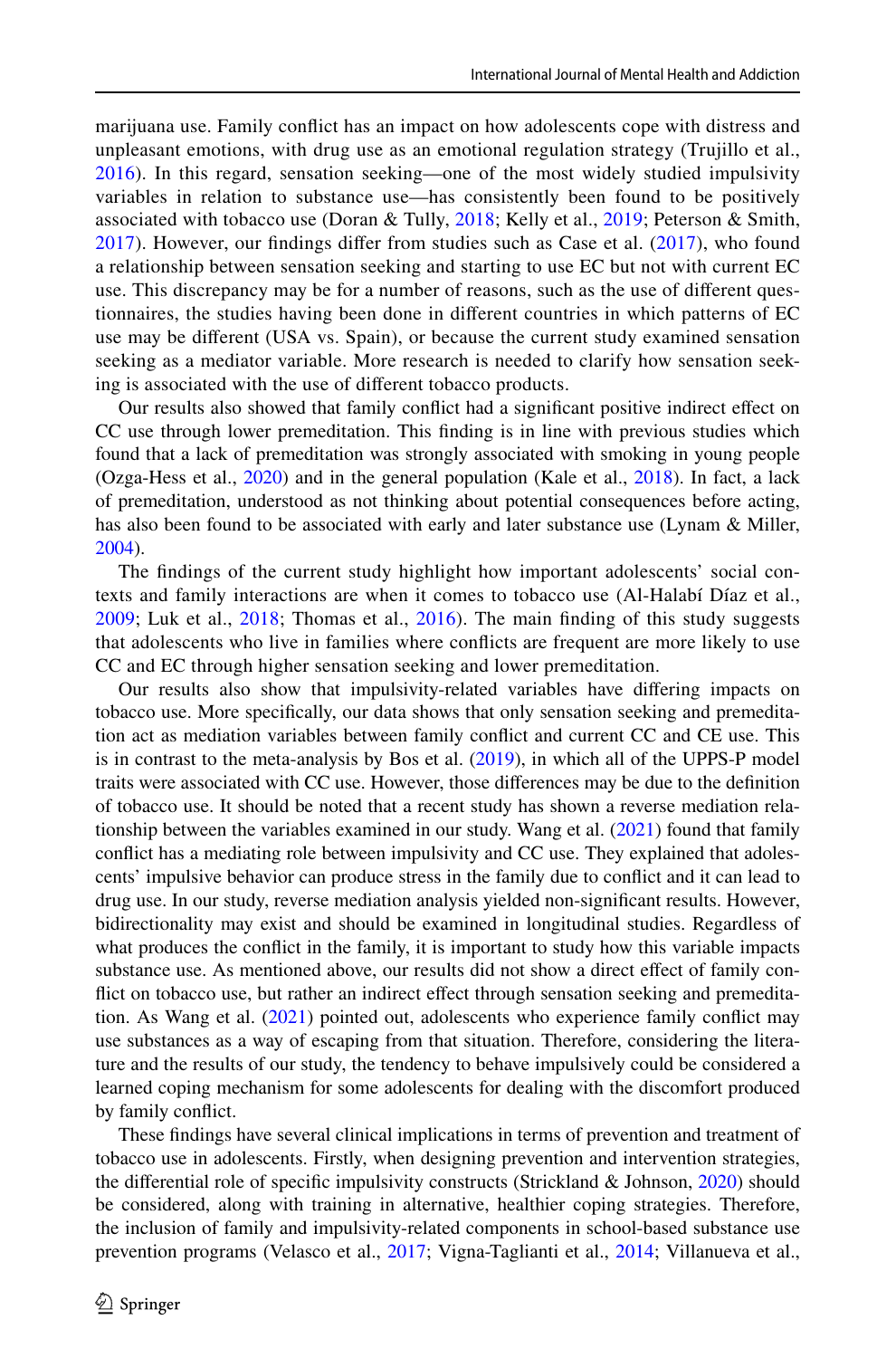[2021\)](#page-11-16) may improve their efectiveness on tobacco use and even indirectly on cannabis use due to this substance is usually consumed with tobacco (EMCDDA, [2019](#page-9-14)). Secondly, the previous literature shows that parents who attend prevention programs tend to have a low risk profle, with low participation of high-risk families (Al-Halabí Díaz & Errasti Pérez, [2009;](#page-9-15) Errasti Pérez et al., [2008\)](#page-9-16). More effort is needed in active recruitment and intervention with families through selective and indicated prevention (Van Ryzin et al., [2016\)](#page-11-17).

In addition, any reductions in the aforementioned risk factors need to be accompa nied by legislative measures to prevent minors from accessing tobacco products. Nicotine afects neurocognitive development (Smith et al., [2015](#page-11-18)), and once somebody starts using conventional tobacco products, the probability of them using e-cigarettes increases, and vice versa (Hittner et al., [2020\)](#page-10-18).

The current study has some limitations. First, due to the cross-sectional nature of our data, casual and temporal interpretations could not be established. Future research should examine longitudinal associations between family confict, impulsivity traits, and CC and EC use. Second, the study sample is exclusively from Spain, so the results cannot be generalized to adolescents from other cultural backgrounds. In addition, it would be interesting to examine other variables that might also be associated with CC and EC use. For instance, it would be necessary to study whether sex diferences regarding the impact of family and personality variables on CC and EC use exist. Moreover, social and economic variables should be examined or included as covariates in future studies since they constitute an important predictor of smoking among adolescents (Polanska et al., [2022\)](#page-11-3). For instance, family income or socioeconomic status could be related to school choice, which could be impacting our fndings. Finally, the study measures were self-report instruments, and although the efectiveness of this assessment method has been demonstrated, it may be afected by response bias and social desirability (Krumpal, [2013\)](#page-10-19).

### **Conclusions**

This study extends previous literature by showing that family confict is associated with current CC and EC use through specifc impulsive traits. More specifcally, our fndings indicate that, in adolescence, family confict is associated with current CC and EC use through sensation seeking, and in the case of current CC use, premeditation also has an important role as a mediator variable.

**Funding** Study funded by Valencian International University (PII2021\_02).

### **Declarations**

**Confict of Interest** The authors declare no competing interests.

**Open Access** This article is licensed under a Creative Commons Attribution 4.0 International License, which permits use, sharing, adaptation, distribution and reproduction in any medium or format, as long as you give appropriate credit to the original author(s) and the source, provide a link to the Creative Commons licence, and indicate if changes were made. The images or other third party material in this article are included in the article's Creative Commons licence, unless indicated otherwise in a credit line to the material. If material is not included in the article's Creative Commons licence and your intended use is not permitted by statutory regulation or exceeds the permitted use, you will need to obtain permission directly from the copyright holder. To view a copy of this licence, visit [http://creativecommons.org/licenses/by/4.0/.](http://creativecommons.org/licenses/by/4.0/)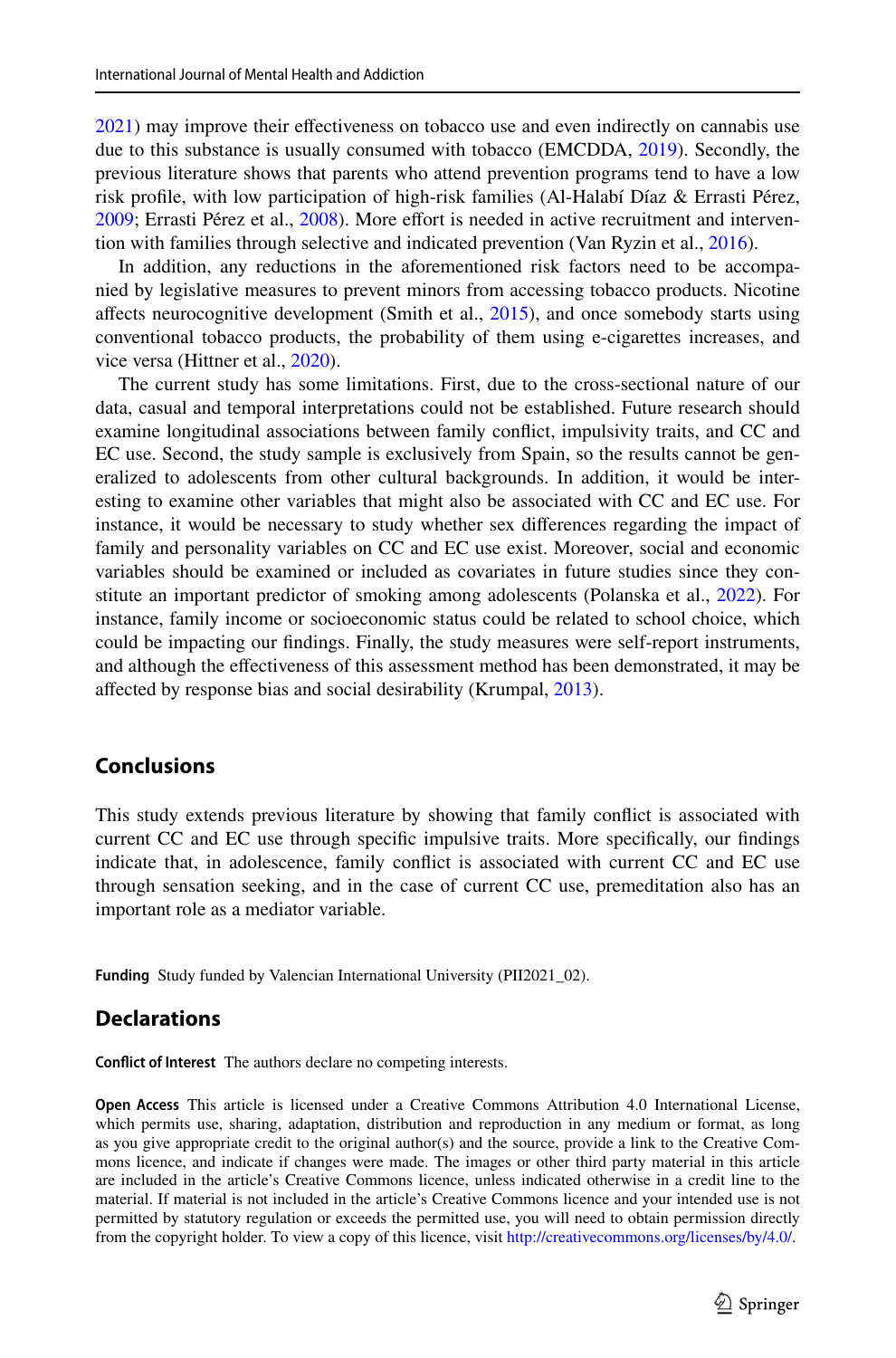### **References**

- <span id="page-9-13"></span>Al-Halabí Díaz, S., Errasti Pérez, J. M., Fernández Hermida, J. R., Carballo Crespo, J. L., Secades Villa, R., & García Rodríguez, O. (2009). El colegio y los factores de riesgo familiar en la asistencia a progra‑ mas de prevención familiar del consumo de drogas. *Adicciones, 21*, 39–48. [https://doi.org/10.20882/](https://doi.org/10.20882/adicciones.250) [adicciones.250](https://doi.org/10.20882/adicciones.250)
- <span id="page-9-15"></span>Al-Halabí Díaz, S., & Errasti Pérez, J. M. (2009). Use of small incentives for increasing participation and reducing dropout in a family drug-use prevention program in a Spanish sample. *Substance Use & Misuse, 44*(14), 1990–2000. <https://doi.org/10.3109/10826080902844870>
- <span id="page-9-1"></span>Best, D. W., Wilson, A. S., MacLean, S., Savic, M., Reed, M., Bruun, A., & Lubman, D. I. (2014). Patterns of family confict and their impact on substance use and psychosocial outcomes in a sample of young people in treatment. *Vulnerable Children and Youth Studies, 9*(2), 114–122. [https://doi.org/10.1080/](https://doi.org/10.1080/17450128.2013.855858) [17450128.2013.855858](https://doi.org/10.1080/17450128.2013.855858)
- <span id="page-9-10"></span>Boletín Oficial del Estado. (2020). Ley Orgánica 3/2020, de 29 de diciembre, por la que se modifica la Ley Orgánica 2/2006, de 3 de mayo, de Educación. [https://www.boe.es/boe/dias/2020/12/30/pdfs/BOE-A-](https://www.boe.es/boe/dias/2020/12/30/pdfs/BOE-A-2020-17264.pdf) [2020-17264.pdf](https://www.boe.es/boe/dias/2020/12/30/pdfs/BOE-A-2020-17264.pdf)
- <span id="page-9-7"></span>Bos, J., Hayden, M. J., Lum, J. A. G., & Staiger, P. (2019). UPPS-P impulsive personality traits and adolescent cigarette smoking: A meta-analysis. *Drug and Alcohol Dependence, 197*, 335–343. [https://doi.](https://doi.org/10.1016/j.drugalcdep.2019.01.018) [org/10.1016/j.drugalcdep.2019.01.018](https://doi.org/10.1016/j.drugalcdep.2019.01.018)
- <span id="page-9-11"></span>Cándido, A., Orduña, E., Perales, J. C., Verdejo-García, A., & Billieux, J. (2012). Validation of a short Spanish version of the UPPS-P impulsive behaviour scale. *Trastornos Adictivos, 14*(3), 73–78. [https://](https://doi.org/10.1016/S1575-0973(12)70048-X) [doi.org/10.1016/S1575-0973\(12\)70048-X](https://doi.org/10.1016/S1575-0973(12)70048-X)
- <span id="page-9-8"></span>Case, K. R., Harrell, M. B., Pérez, A., Loukas, A., Wilkinson, A. V., Springer, A. E., Creanerm, N. R., & Perry, C. L. (2017). The relationships between sensation seeking and a spectrum of e-cigarette use behaviors: Cross-sectional and longitudinal analyses specifc to Texas adolescents. *Addictive Behaviors, 73*, 151–157.<https://doi.org/10.1016/j.addbeh.2017.05.007>
- <span id="page-9-2"></span>Casey, B., & Jones, R. M. (2010). Neurobiology of the adolescent brain and behavior: Implications for sub‑ stance use disorders. *Journal of the American Academy of Child and Adolescent Psychiatry, 49*(12), 1189–1201. <https://doi.org/10.1016/j.jaac.2010.08.017>
- <span id="page-9-5"></span>Caswell, A. J., Bond, R., Duka, T., & Morgan, M. J. (2015). Further evidence of the heterogeneous nature of impulsivity. *Personality and Individual Diferences, 76*, 68–74. [https://doi.org/10.1016/j.jaac.2010.](https://doi.org/10.1016/j.jaac.2010.08.017) [08.017](https://doi.org/10.1016/j.jaac.2010.08.017)
- <span id="page-9-3"></span>Cornellà-Font, G. M., Viñas-Poch, F., Juárez-López, J. R., & Malo-Cerrato, S. (2020). Risk of addiction: Its prevalence in adolescence and its relationship with security of attachment and self-concept. *Clínica y Salud, 31*(1), 21–25.<https://doi.org/10.5093/clysa2020a1>
- <span id="page-9-6"></span>Cyders, M. A., Smith, G. T., Spillane, N. S., Fischer, S., Annus, A. N., & Peterson, C. (2007). Integration of impulsivity and positive mood to predict risky behavior: Development and validation of a measure of positive urgency. *Psychological Assessment, 19*(1), 107–118. [https://doi.org/10.1037/](https://doi.org/10.1037/1040-3590.19.1.107) [1040-3590.19.1.107](https://doi.org/10.1037/1040-3590.19.1.107)
- <span id="page-9-4"></span>Cyders, M. A., Coskunpinar, A., & VanderVeen, J. D. (2016). Urgency: A common transdiagnostic endophenotype for maladaptive risk taking. In V. Zeigler-Hill & D. K. Marcus (Eds.), *The dark side of personality: Science and practice in social, personality, and clinical psychology* (pp. 157–188). American Psychological Association. <https://doi.org/10.1037/14854-009>
- <span id="page-9-12"></span>Doran, N., & Tully, L. (2018). Impulsivity and tobacco product use over time. *Addictive Behaviors, 85*, 153–157. <https://doi.org/10.1016/j.addbeh.2018.06.007>
- <span id="page-9-9"></span>EPDATA. (2021). *Buscador de colegios públicos y privados, datos y estadísticas* . Europa Press. Retrieved from [https://www.epdata.es/datos/buscador-colegios-publicos-privados-datos-estadistic](https://www.epdata.es/datos/buscador-colegios-publicos-privados-datos-estadisticas/440#:~:text=El%20mapa%20muestra%20la%20proporci%C3%B3n,frente%20a%20la%20privada%20cambia) [as/440#:~:text=El%20mapa%20muestra%20la%20proporci%C3%B3n,frente%20a%20la%20pri](https://www.epdata.es/datos/buscador-colegios-publicos-privados-datos-estadisticas/440#:~:text=El%20mapa%20muestra%20la%20proporci%C3%B3n,frente%20a%20la%20privada%20cambia) [vada%20cambia](https://www.epdata.es/datos/buscador-colegios-publicos-privados-datos-estadisticas/440#:~:text=El%20mapa%20muestra%20la%20proporci%C3%B3n,frente%20a%20la%20privada%20cambia)
- <span id="page-9-16"></span>Errasti Perez, J. M., Al-Halabí Diaz, S. A., Fernandez Hermida, J. R., Secades Villa, R., Carballo Crespo, J. L., & García Rodriguez, O. (2008). Recruitment characteristics influencing parental participation in family-based drug-abuse prevention programs: The Spoth and Redmond model in Spain. *Substance Use & Misuse, 43*(7), 850–857.<https://doi.org/10.1080/10826080701801188>
- <span id="page-9-0"></span>Eurobarometer (2021). Attitudes of Europeans towards tobacco and electronic cigarettes. *European Commission.*
- <span id="page-9-14"></span>European Monitoring Centre for Drugs and Drug Addiction [EMCDDA]. (2019*). European drug report 2019: Trends and developments.* Publications Office of the European Union, Luxembourg. Retrieved at [http://www.emcdda.europa.eu/system/fles/publications/11364/20191724\\_TDAT1](http://www.emcdda.europa.eu/system/files/publications/11364/20191724_TDAT19001ENN_PDF.pdf) [9001ENN\\_PDF.pdf](http://www.emcdda.europa.eu/system/files/publications/11364/20191724_TDAT19001ENN_PDF.pdf)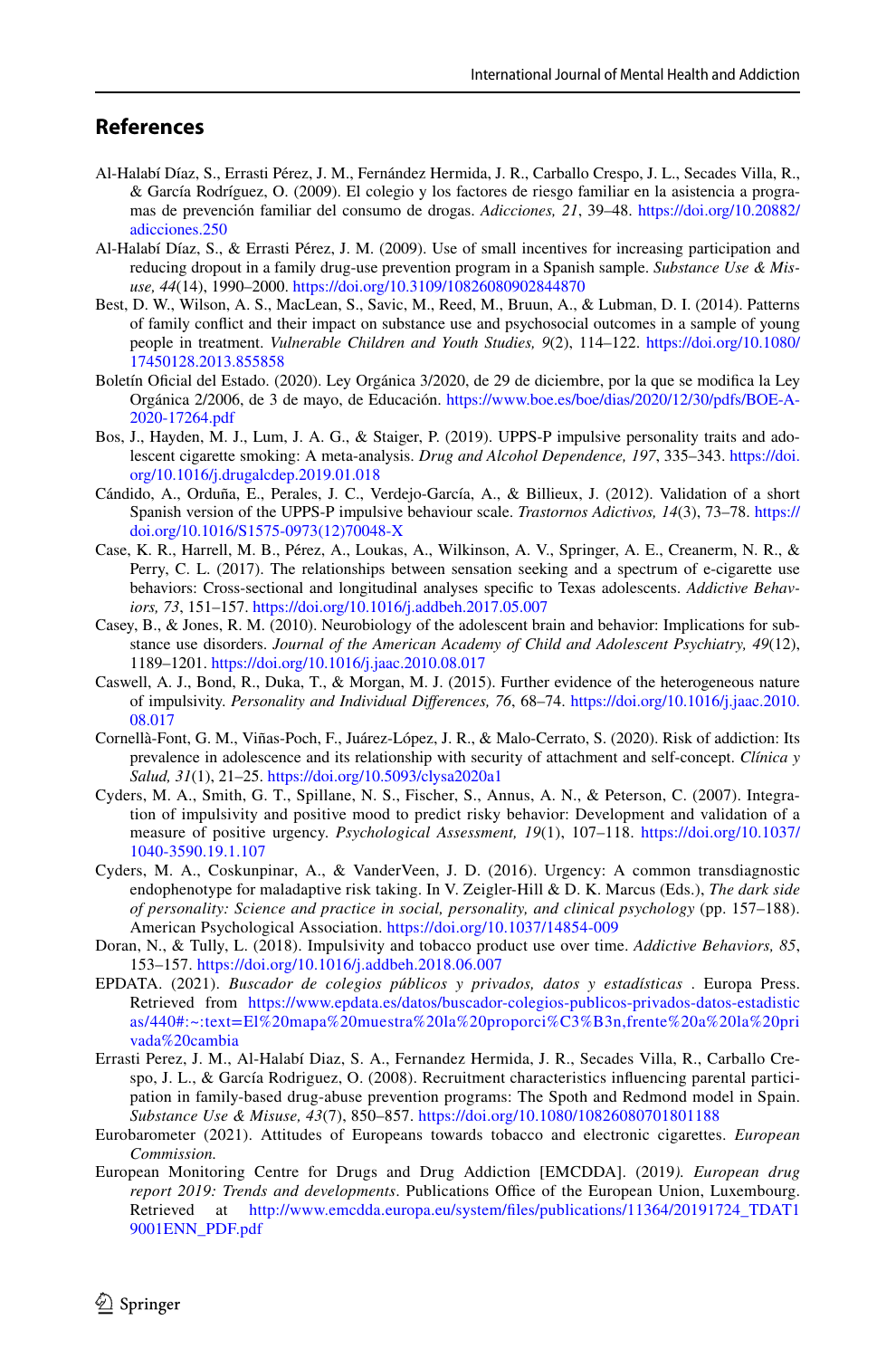- <span id="page-10-5"></span>Fernández-Artamendi, S., Martínez-Loredo, V., & López-Núñez, C. (2021). Sex differences in comorbidity between substance use and mental health in adolescents: Two sides of the same coin. *Psicothema, 33*(1), 36–43. <https://doi.org/10.7334/psicothema2020.297>
- <span id="page-10-13"></span>Hayes, A. F., & Little, T. D. (2018). *Introduction to mediation, moderation, and conditional process analysis : A regression-based approach* (2nd ed.). Guilford Press.
- <span id="page-10-14"></span>Hayes, A. F., & Rockwood, N. J. (2020). Conditional process analysis: Concepts, computation, and advances in the modeling of the contingencies of mechanisms. *American Behavioral Scientist, 64*(1), 19–54. <https://doi.org/10.1177/0002764219859633>
- <span id="page-10-2"></span>Henneberger, A. K., Mushonga, D. R., & Preston, A. M. (2021). Peer influence and adolescent substance use: A systematic review of dynamic social network research. *Adolescent Research Review, 6*, 57–73. <https://doi.org/10.1007/s40894-019-00130-0>
- <span id="page-10-18"></span>Hittner, J., Penmetsa, N., Bianculli, V., & Swickert, R. (2020). Personality and substance use correlates of e-cigarette use in college students. *Personality and Individual Diferences, 152*, 109605. [https://](https://doi.org/10.1016/j.paid.2019.109605) [doi.org/10.1016/j.paid.2019.109605](https://doi.org/10.1016/j.paid.2019.109605)
- <span id="page-10-8"></span>Hofmann, J. P. (2021). Sensation seeking and adolescent e-cigarette use. *Journal of Substance Use, 26*(5), 542–548. <https://doi.org/10.1080/14659891.2020.1856209>
- <span id="page-10-0"></span>Hrywna, M., BoverManderski, M. T., & Delnevo, C. D. (2020). Prevalence of electronic cigarette use among adolescents in New Jersey and association with social factors. *JAMA Network Open, 3*(2), e1920961.<https://doi.org/10.1001/jamanetworkopen.2019.20961>
- Hsu, Y. T., & Kawachi, I. (2019). Timing of family adversity during adolescence and its impact on alcohol and tobacco initiation: A longitudinal study among Taiwanese adolescents. *Child Psychiatry & Human Development, 50*, 257–267. <https://doi.org/10.1001/jamanetworkopen.2019.20961>
- <span id="page-10-7"></span>International Society for Research on Impulsivity. (2019). What is impulsivity. Retrieved from [http://](http://www.impulsivity.org/index.htm) [www.impulsivity.org/index.htm](http://www.impulsivity.org/index.htm)
- <span id="page-10-9"></span>Kale, D., Pickering, A., & Cooper, A. (2020). Examining the relationship between impulsivity-related personality traits and e-cigarette use in adults. *Addictive Behaviors, 106*, 106348. [https://doi.org/10.](https://doi.org/10.1016/j.addbeh.2020.106348) [1016/j.addbeh.2020.106348](https://doi.org/10.1016/j.addbeh.2020.106348)
- <span id="page-10-6"></span>Kale, D., Stautz, K., & Cooper, A. (2018). Impulsivity related personality traits and cigarette smoking in adults: A meta-analysis using the UPPS-P model of impulsivity and reward sensitivity. *Drug and Alcohol Dependence, 185*, 149–167. <https://doi.org/10.1016/j.drugalcdep.2018.01.003>
- <span id="page-10-15"></span>Kelly, E. V., Grummitt, L., Teesson, M., & Newton, N. C. (2019). Associations between personality and uptake of tobacco smoking: Do they difer across adolescence? *Drug and Alcohol Review, 38*, 818–822. <https://doi.org/10.1111/dar.12975>
- <span id="page-10-19"></span>Krumpal, I. (2013). Determinants of social desirability bias in sensitive surveys: A literature review. *Quality & Quantity, 47*(4), 2025–2047. <https://doi.org/10.1007/s11135-011-9640-9>
- <span id="page-10-3"></span>Loke, A. Y., & Mak, Y. (2013). Family process and peer influences on substance use by adolescents. *International Journal of Environmental Research and Public Health, 10*, 3868–3885. [https://doi.](https://doi.org/10.3390/ijerph10093868) [org/10.3390/ijerph10093868](https://doi.org/10.3390/ijerph10093868)
- <span id="page-10-4"></span>Luk, T. T., Wan, M. O., Leun, L. T., Chen, J., Wu, Y., & Lam, T. H. (2018). Perceived family relationship quality and use of poly-tobacco products during early and late adolescence. *Addictive Behaviors, 85*, 38–42. <https://doi.org/10.1016/j.addbeh.2018.05.011>
- <span id="page-10-17"></span>Lynam, D. T., & Miller, J. D. (2004). Personality pathways to impulsive behavior and their relations to deviance: Results from three samples. *Journal of Quantitative Crimonology, 20*(4), 319–341. [https://doi.](https://doi.org/10.1007/s10940-004-5867-0) [org/10.1007/s10940-004-5867-0](https://doi.org/10.1007/s10940-004-5867-0)
- <span id="page-10-11"></span>Lynam, D. R., Whiteside, S. P., Smith, G. T., & Cyders, M. A. (2006). *The UPPS-P: Assessing fve personality pathways to impulsive behavior*. Purdue University.
- <span id="page-10-10"></span>Mlouki, I., Bouanene, I., Sioud, I., Bchir, A., Al' Absi, M., & El Mhamdi, S. (2021). Impulsivity mediates the impact of early life adversity on high risk behaviors among Tunisian adolescents. *Preventive Medicine Reports, 23*, 101424. <https://doi.org/10.1016/j.pmedr.2021.101424>
- <span id="page-10-12"></span>Morell-Gomis, R., García, J. A., Gázquez, M., & García, Á. (2011). Cuestionario para la evaluación de vari‑ ables familiares relacionadas con el consumo de drogas en estudiantes universitarios. *Salud y Drogas, 11*(2), 143–162.
- Observatorio Español de las Drogas y de las Adicciones (2014). *Encuesta estatal sobre uso de Drogas en enseñanzas secundarias (ESTUDES) 2012*. Madrid: Ministerio de Sanidad, Servicios Sociales e Igualdad
- <span id="page-10-1"></span>Observatorio Español de las Drogas y de las Adicciones (2019). *Encuesta estatal sobre uso de Drogas en enseñanzas secundarias (ESTUDES) 2018-2019*. Madrid: Ministerio de Sanidad, Servicios Sociales e Igualdad
- <span id="page-10-16"></span>Ozga-Hess, J. E., Romm, K. F., Felicione, N. J., Dino, G., Blank, M. D., & Turiano, N. A. (2020). Personality and impulsivity as predictors of tobacco use among emerging adults: A latent class analysis. *Personality and Individual Diferences, 163*, 110076.<https://doi.org/10.1016/j.paid.2020.110076>